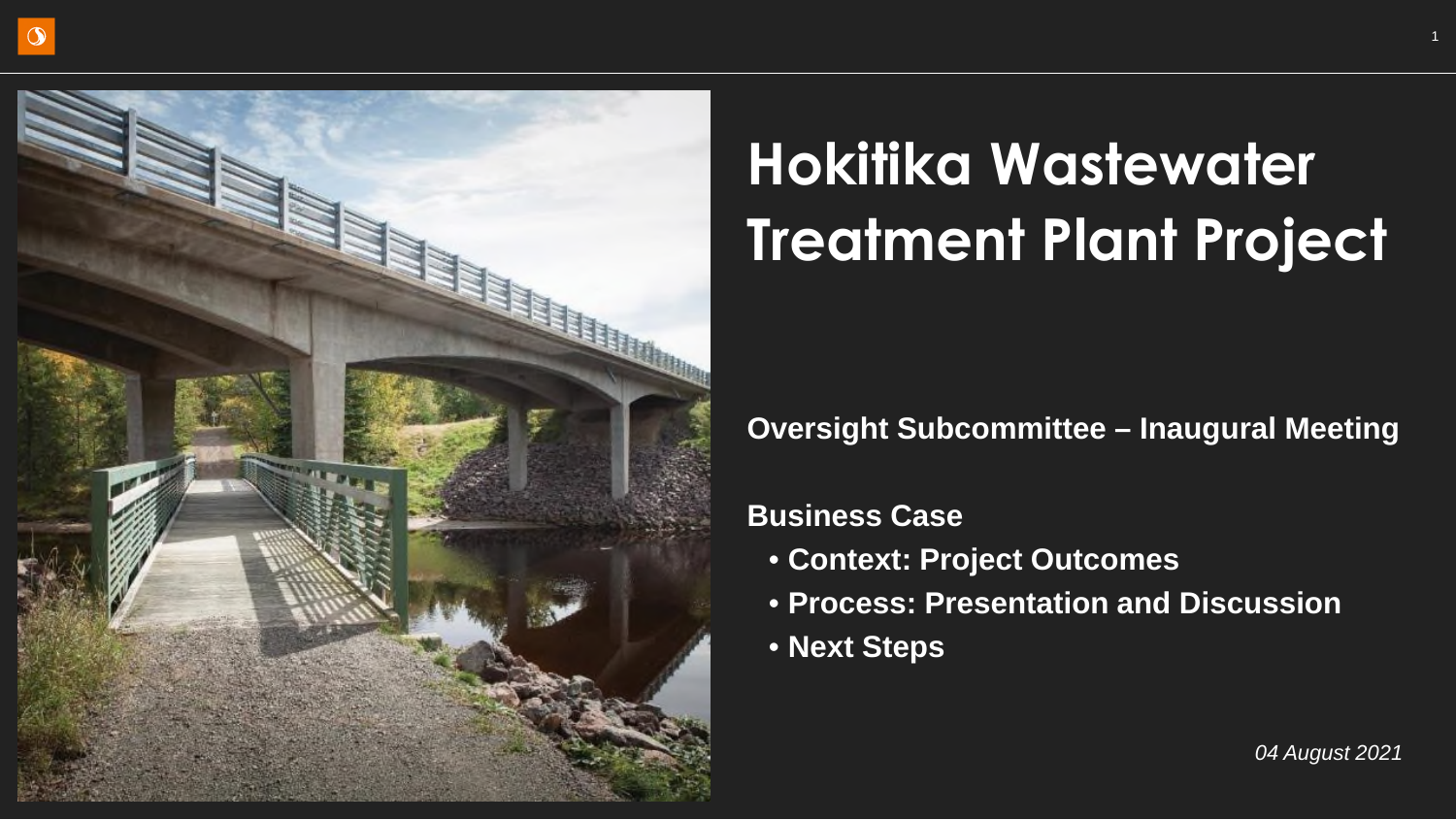

### **Proposed Project pathway:**

Focus of today is on the Business Case

#### Hokitika WWTP Project - Proposed Pathway

| Establish<br>Project<br>Objectives | Develop Long<br>List Options | Assessment<br>of Long List<br>Options | Develop<br>Short List<br>Options  | Assessment<br>of Short List Preferred<br>Options | Identify<br>Option | Technical<br>Assessments<br>for AEE | Resource Consent<br>and<br><b>AEE Preparation</b> | Consent<br>Application(s) | Detailed<br>Design | Procurement | Construction and<br>Commissioning            | Project in Use                                |
|------------------------------------|------------------------------|---------------------------------------|-----------------------------------|--------------------------------------------------|--------------------|-------------------------------------|---------------------------------------------------|---------------------------|--------------------|-------------|----------------------------------------------|-----------------------------------------------|
|                                    |                              | <b>BUSINESS CASE</b>                  |                                   |                                                  |                    |                                     |                                                   | PRE-IMPLEMENTATION        |                    |             | <b>IMPLEMENTATION</b>                        | <b>MONITORING</b><br>AND<br><b>OPERATIONS</b> |
|                                    |                              |                                       | Process of Assessing Alternatives |                                                  |                    |                                     | <b>Consenting Process</b>                         |                           |                    |             | Design, Procurement and Construction Process |                                               |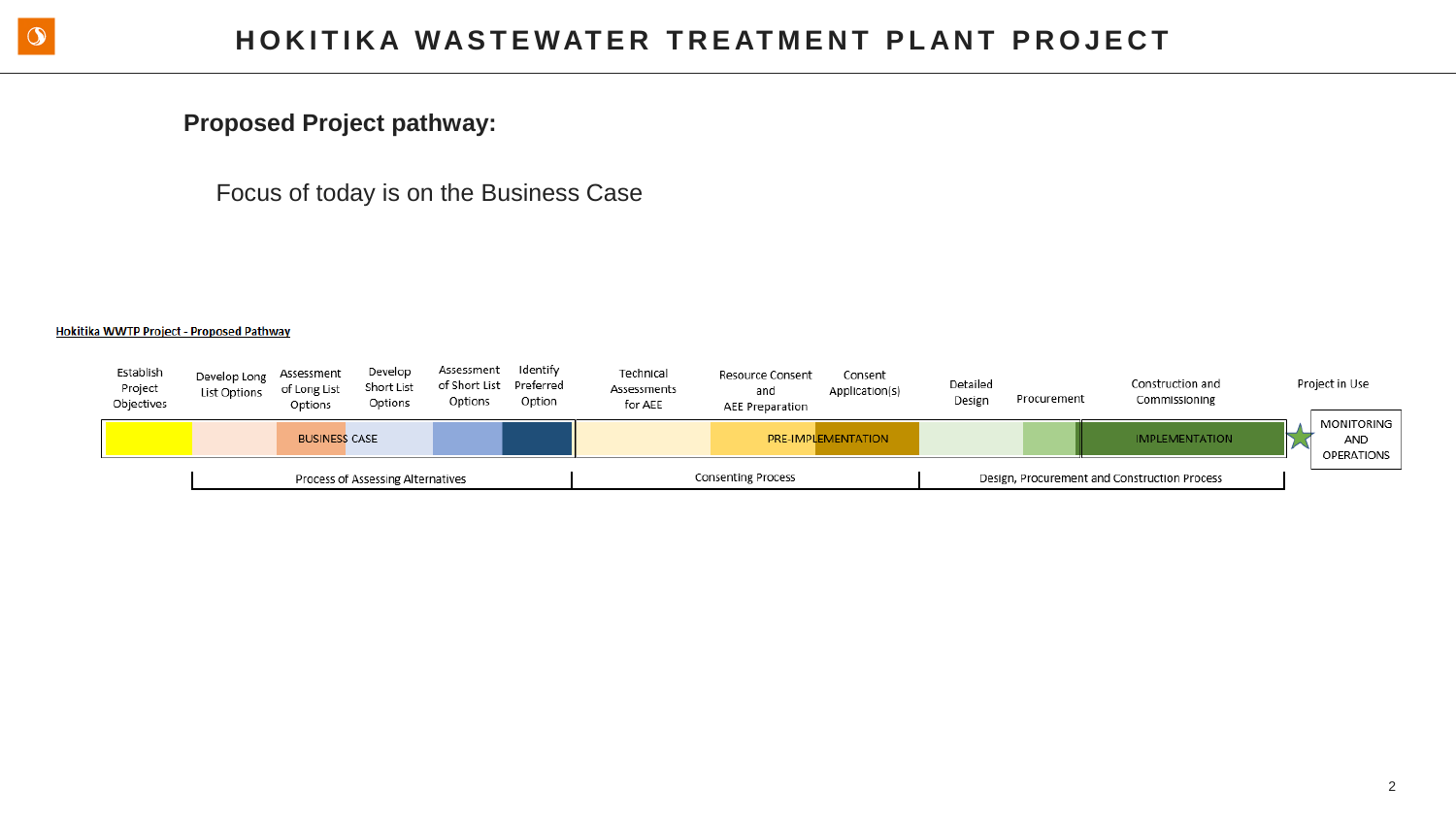

### **Proposed Business Case pathway:**

Presentation of proposed Business Case pathway, and interactive session to discuss how best to apply the Business Case process for this project.

**Why are we doing this Business Case?**

| The outcome we want to achieve:   | Improving health, environmental and cultural outcomes              |
|-----------------------------------|--------------------------------------------------------------------|
| How we are going to achieve this: | By delivering a resilient wastewater treatment system for Hokitika |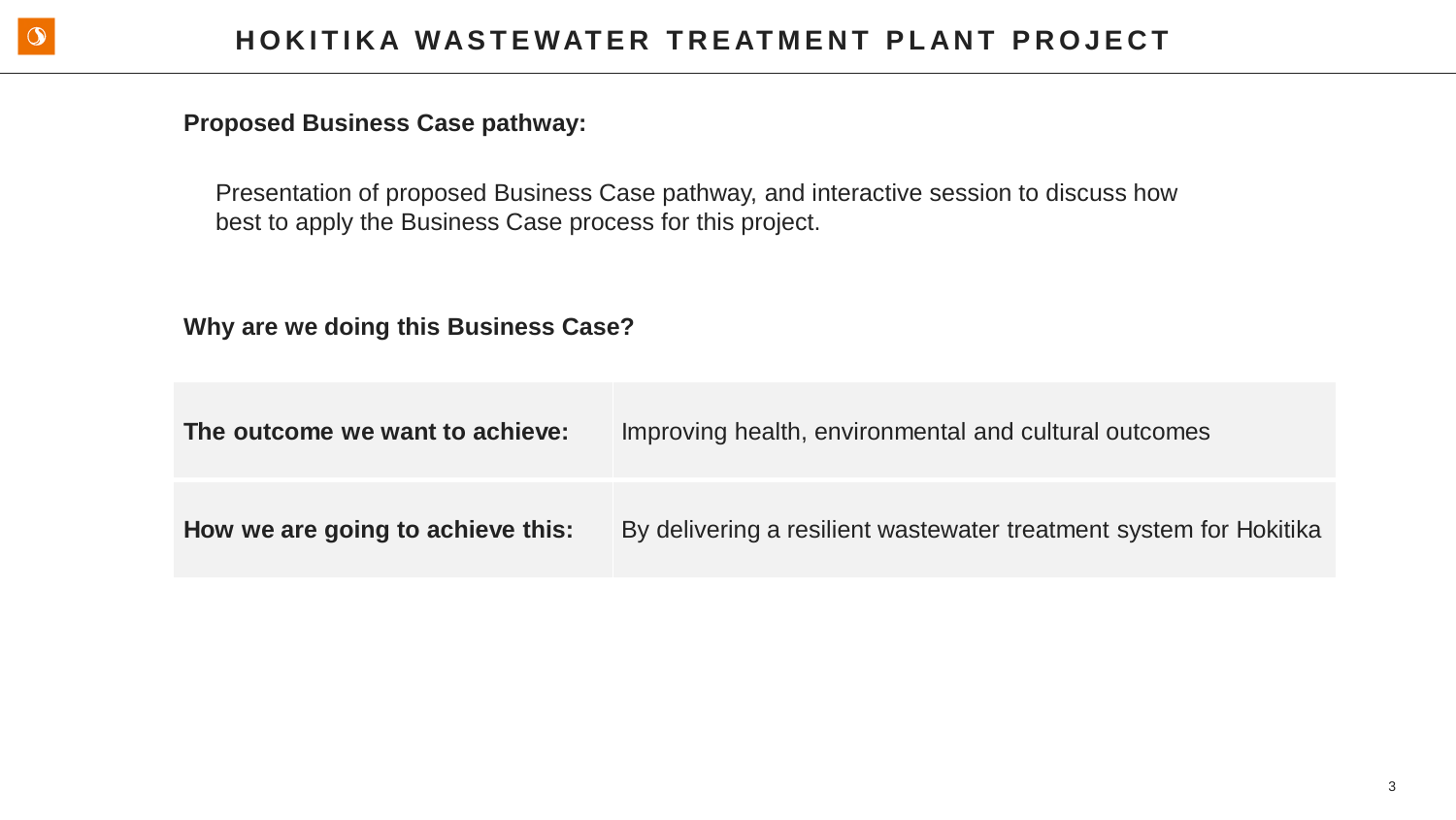| <b>Problem</b>                                                                                       | <b>Benefits</b> | <b>Strategic response</b> | <b>Solution</b> |
|------------------------------------------------------------------------------------------------------|-----------------|---------------------------|-----------------|
| Is it clear what the problem is<br>that needs to be addressed<br>(both the cause and the<br>effect)? |                 |                           |                 |
| Is there evidence to confirm<br>the cause and effect of the<br>problem?                              |                 |                           |                 |
| Does the problem need to be<br>assessed at this time?                                                |                 |                           |                 |
| Is the problem specific to this<br>investment (or should a<br>broader perspective be<br>taken)?      |                 |                           |                 |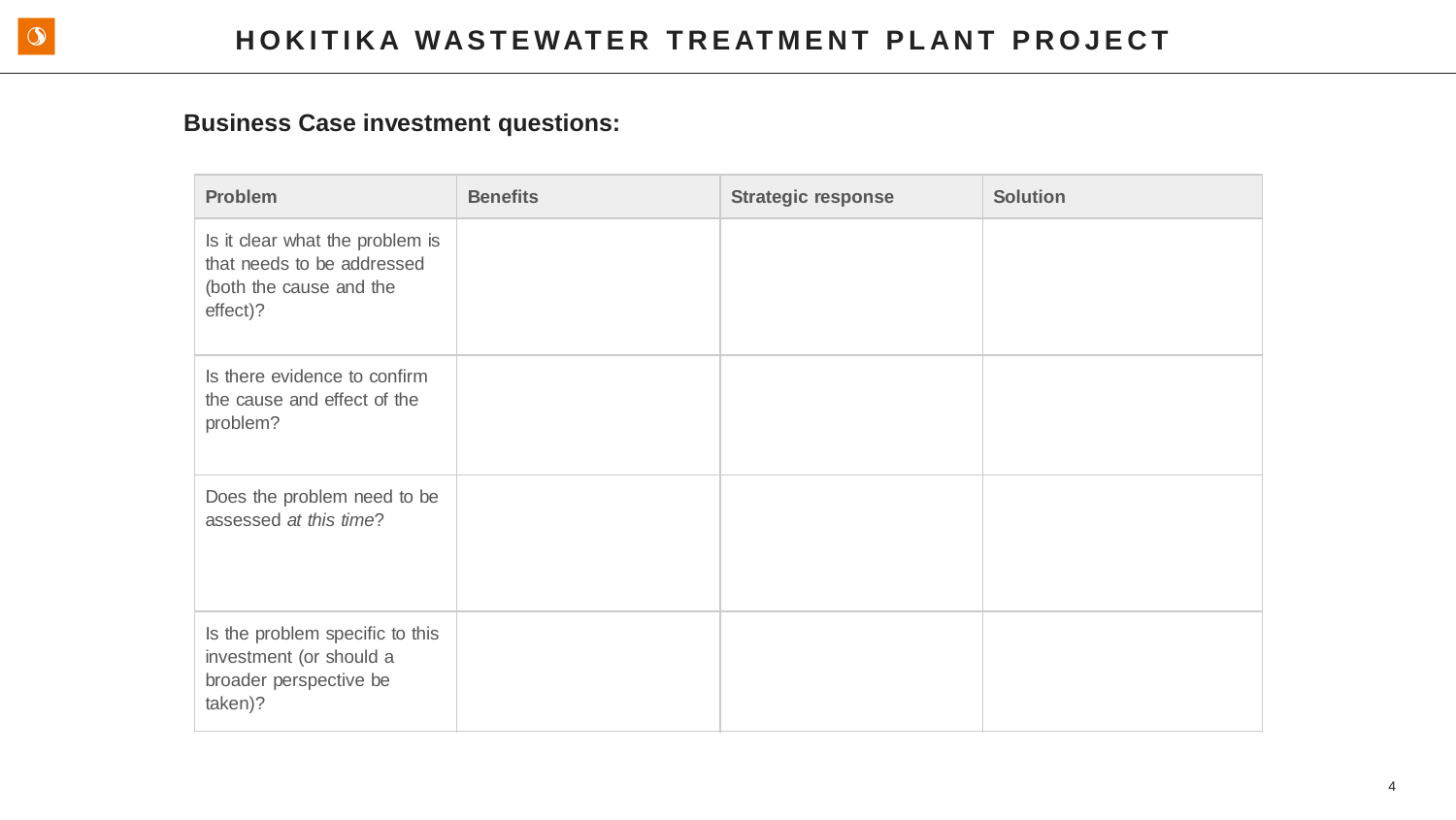| <b>Problem</b>                                                                                       | <b>Benefits</b>                                                                                                    | <b>Strategic response</b> | <b>Solution</b> |
|------------------------------------------------------------------------------------------------------|--------------------------------------------------------------------------------------------------------------------|---------------------------|-----------------|
| Is it clear what the problem is<br>that needs to be addressed<br>(both the cause and the<br>effect)? | Have the benefits that will<br>result from fixing the problem<br>been adequately defined?                          |                           |                 |
| Is there evidence to confirm<br>the cause and effect of the<br>problem?                              | Are the benefits of high value<br>to the organisation(s)<br>(furthering its (their)<br>objectives)?                |                           |                 |
| Does the problem need to be<br>assessed at this time?                                                | Will the KPIs that have been<br>specified provide reasonable<br>evidence that the benefits<br>have been delivered? |                           |                 |
| Is the problem specific to this<br>investment (or should a<br>broader perspective be<br>taken)?      | Are the KPIs both<br>measurable and totally<br><i>attributable</i> to this<br>investment?                          |                           |                 |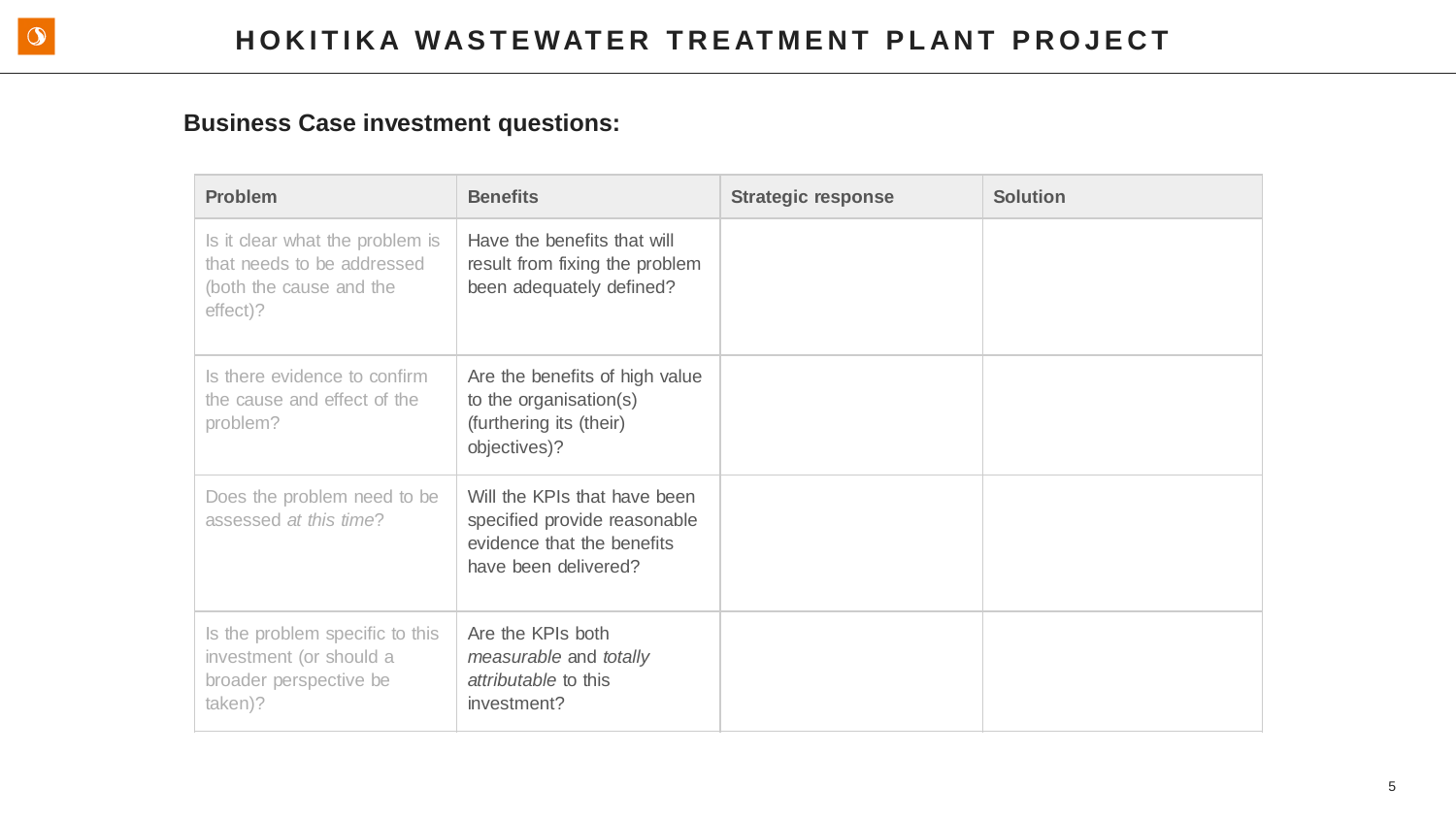| <b>Problem</b>                                                                                       | <b>Benefits</b>                                                                                                    | <b>Strategic response</b>                                                                                                      | <b>Solution</b> |
|------------------------------------------------------------------------------------------------------|--------------------------------------------------------------------------------------------------------------------|--------------------------------------------------------------------------------------------------------------------------------|-----------------|
| Is it clear what the problem is<br>that needs to be addressed<br>(both the cause and the<br>effect)? | Have the benefits that will<br>result from fixing the problem<br>been adequately defined?                          | Have a sufficient range of<br>strategic alternatives and<br>options been explored<br>(demand, productivity and<br>supply)?     |                 |
| Is there evidence to confirm<br>the cause and effect of the<br>problem?                              | Are the benefits of high value<br>to the organisation(s)<br>(furthering its (their)<br>objectives)?                | Is it clear what strategic<br>alternatives and options are<br>proposed and the rationale<br>for their selection?               |                 |
| Does the problem need to be<br>assessed at this time?                                                | Will the KPIs that have been<br>specified provide reasonable<br>evidence that the benefits<br>have been delivered? | Are the proposed alternatives<br>and options the most<br>effective response to the<br>problem (comprehensive and<br>balanced)? |                 |
| Is the problem specific to this<br>investment (or should a<br>broader perspective be<br>taken)?      | Are the KPIs both<br>measurable and totally<br>attributable to this<br>investment?                                 | Are the proposed alternatives<br>and options feasible?                                                                         |                 |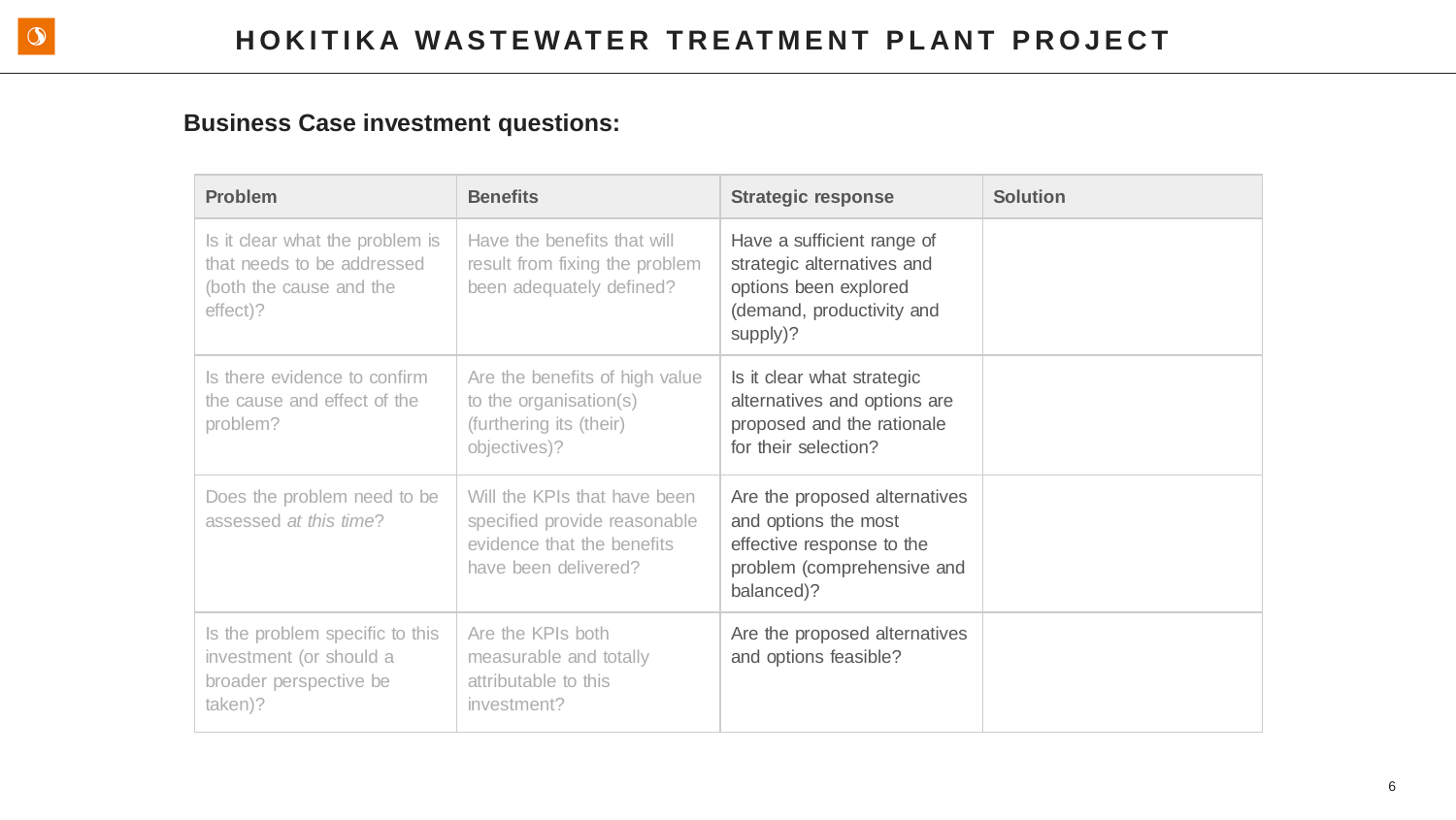| <b>Problem</b>                                                                                       | <b>Benefits</b>                                                                                                    | <b>Strategic response</b>                                                                                                      | <b>Solution</b>                                                                                                            |
|------------------------------------------------------------------------------------------------------|--------------------------------------------------------------------------------------------------------------------|--------------------------------------------------------------------------------------------------------------------------------|----------------------------------------------------------------------------------------------------------------------------|
| Is it clear what the problem is<br>that needs to be addressed<br>(both the cause and the<br>effect)? | Have the benefits that will<br>result from fixing the problem<br>been adequately defined?                          | Have a sufficient range of<br>strategic alternatives and<br>options been explored<br>(demand, productivity and<br>supply)?     | Consistent with the strategic<br>alternatives and options, have a<br>reasonable range of project<br>options been analysed? |
| Is there evidence to confirm<br>the cause and effect of the<br>problem?                              | Are the benefits of high value<br>to the organisation(s)<br>(furthering its (their)<br>objectives)?                | Is it clear what strategic<br>alternatives and options are<br>proposed and the rationale<br>for their selection?               | Is the proposed solution<br>specified clearly and fully (all<br>business changes and any<br>assets)?                       |
| Does the problem need to be<br>assessed at this time?                                                | Will the KPIs that have been<br>specified provide reasonable<br>evidence that the benefits<br>have been delivered? | Are the proposed alternatives<br>and options the most<br>effective response to the<br>problem (comprehensive and<br>balanced)? | Is the proposed solution the<br>best way to respond to the<br>problem and deliver the<br>expected benefits?                |
| Is the problem specific to this<br>investment (or should a<br>broader perspective be<br>taken)?      | Are the KPIs both<br>measurable and totally<br>attributable to this<br>investment?                                 | Are the proposed alternatives<br>and options feasible?                                                                         | Can the solution really be<br>delivered (costs, risks,<br>timeframes, governance)?                                         |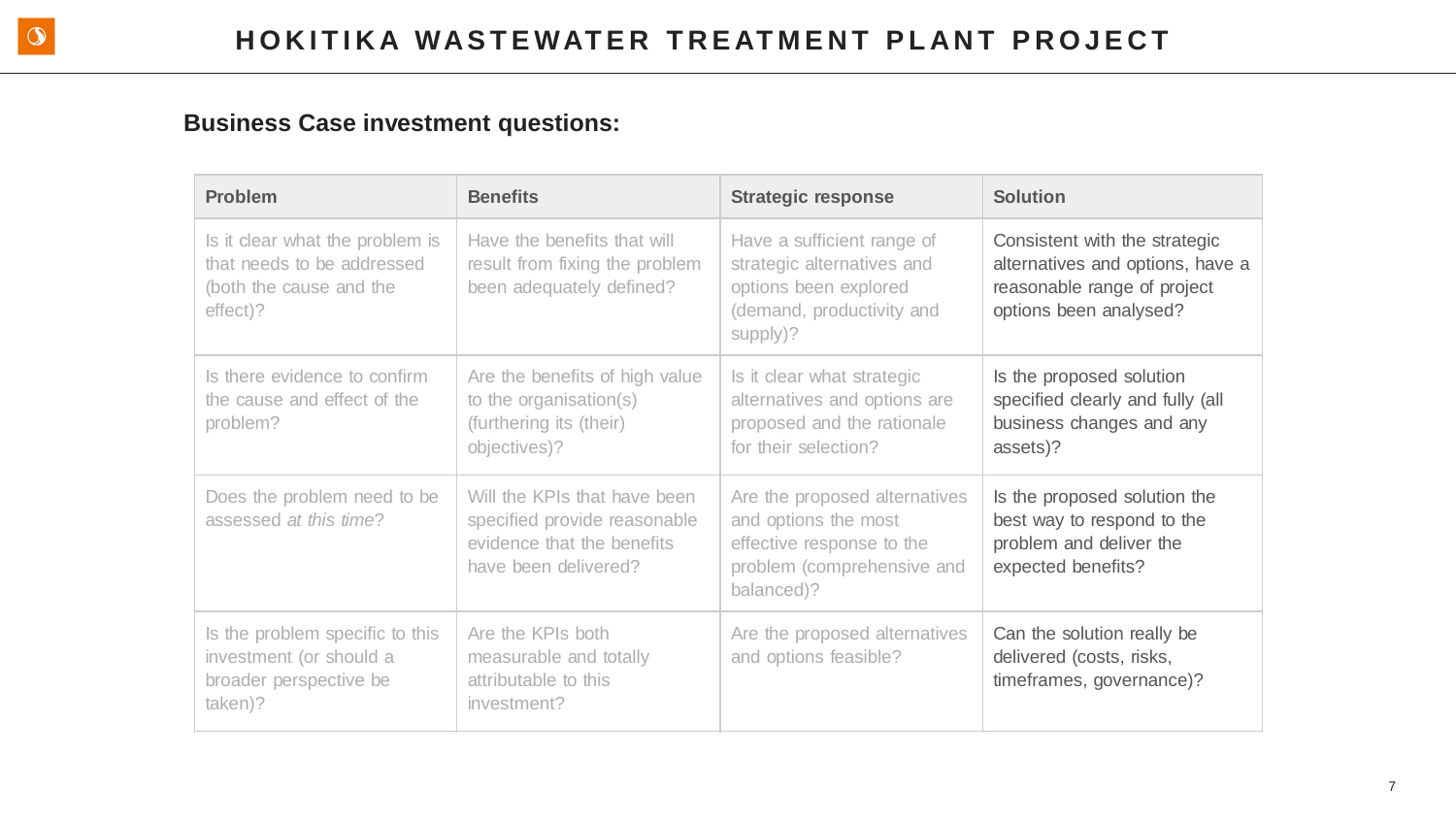#### **Business Case process:**

#### Better Business Cases<sup>™</sup>: Overview of the five-case model (treasury.govt.nz)

The Strategic Case: What is the compelling case for change? What are the benefits? The Economic Case: What are the options? What is the best option for Hokitika? The Commercial Case: Can the project be delivered; market capability and capacity? The Financial Case: How is it funded, and is it affordable?

The Management Case: How and when would it be delivered; how would the delivery be managed?

#### **Questions:**

Who do we want involved? How and at what stages?

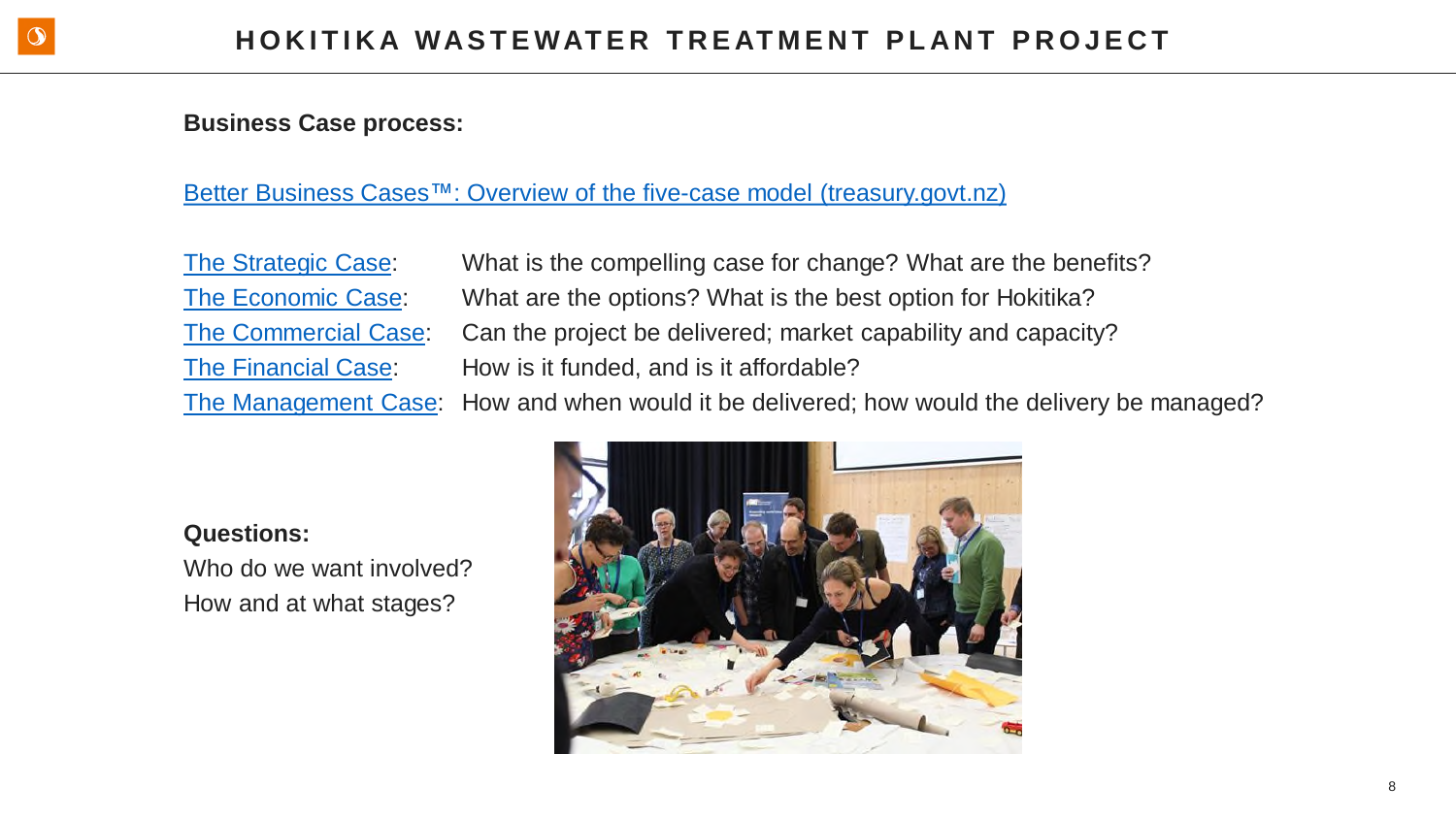# **Example Investment Logic map (ILM) – Strategic Case**

**Buller District Council** 

Delivering a sustainable, resilient Punakaiki community and a world class visitor experience



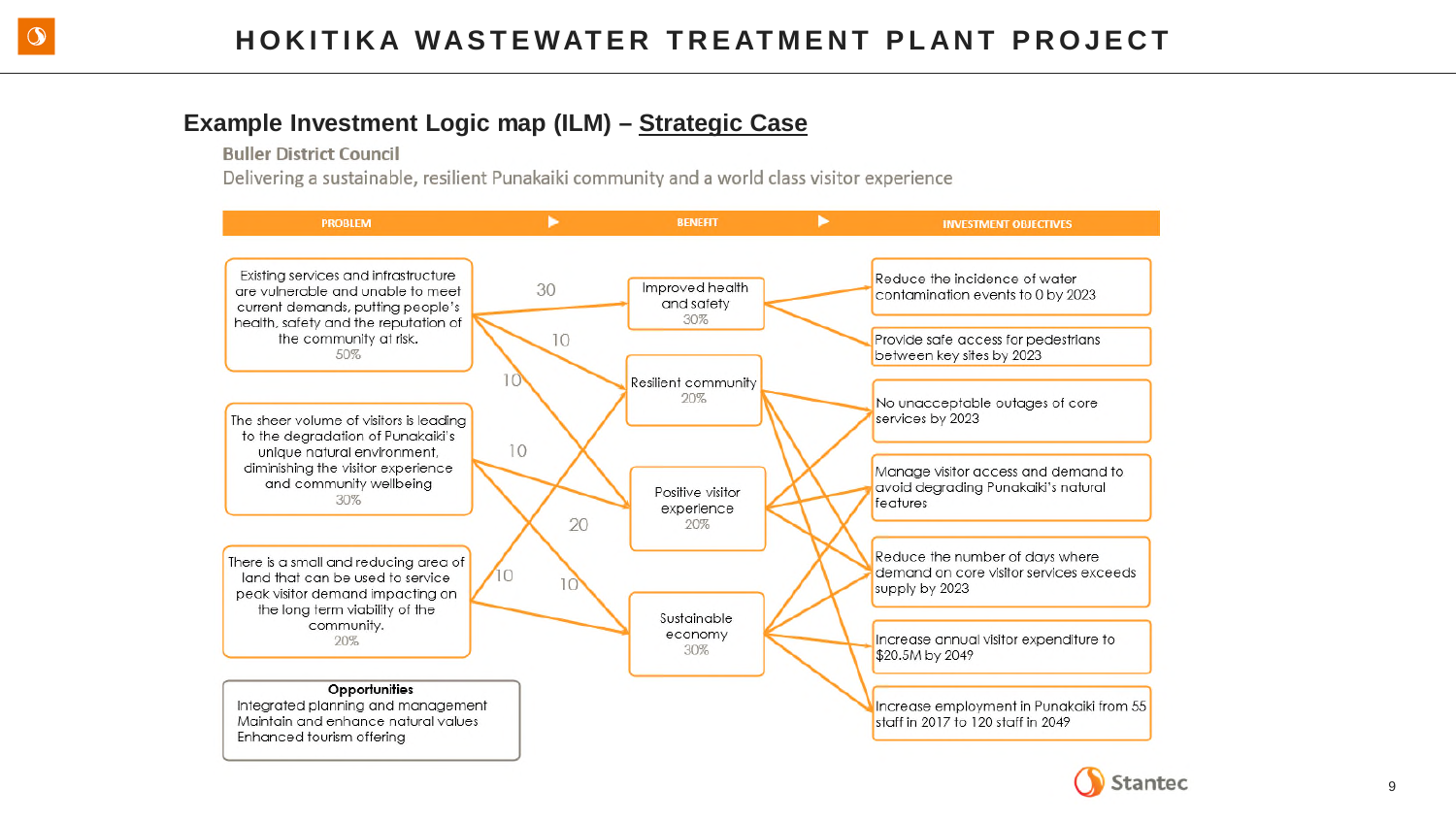$\circ$ 

# **Example Optioneering – Economic Case**

|              |               | <b>Programme options</b>                   |  |  |                          |  |  |  |                                              |  |  |  |            |  |  |  |                                          |  |                  |  |                                                                                                                                                                                           |                    |       |                                                                   |  |                                                               |
|--------------|---------------|--------------------------------------------|--|--|--------------------------|--|--|--|----------------------------------------------|--|--|--|------------|--|--|--|------------------------------------------|--|------------------|--|-------------------------------------------------------------------------------------------------------------------------------------------------------------------------------------------|--------------------|-------|-------------------------------------------------------------------|--|---------------------------------------------------------------|
| <b>Theme</b> | Sub-theme     | Intervention                               |  |  | <b>Business as usual</b> |  |  |  | Do Minimum<br>(achieve minimum<br>standards) |  |  |  | Scale back |  |  |  | <b>Environment Focus</b> Community Focus |  | Some Enhancement |  | Resilience Focus                                                                                                                                                                          | Visitor Experience | Focus |                                                                   |  | Do Maximum                                                    |
|              |               |                                            |  |  |                          |  |  |  |                                              |  |  |  |            |  |  |  |                                          |  |                  |  | Fox River<br>Te Miko<br>Vilage<br>Obimite Pt to<br>Dolmite Pt to<br>Razorbook<br>Pundki River<br>Lex River<br>Te Miko<br>Dolmite Pt to<br>Dolmite Pt to<br>Dolmite Pt to<br>Dolmite Pt to |                    |       | Punakaiki Rive<br>to Barrytown<br>Fox River<br>Te Miko<br>Village |  | Dolimite Pt to<br>Razorback<br>Punakaiki River<br>to Banytown |
| <b>Water</b> | Source        | River (Pororari or Punakaiki)              |  |  |                          |  |  |  |                                              |  |  |  |            |  |  |  |                                          |  |                  |  |                                                                                                                                                                                           |                    |       |                                                                   |  |                                                               |
|              |               | Existing creek (Smiths Creek)              |  |  |                          |  |  |  |                                              |  |  |  |            |  |  |  |                                          |  |                  |  |                                                                                                                                                                                           |                    |       |                                                                   |  |                                                               |
|              |               | Existing creek (behind Dolomite Pt)        |  |  |                          |  |  |  |                                              |  |  |  |            |  |  |  |                                          |  |                  |  |                                                                                                                                                                                           |                    |       |                                                                   |  |                                                               |
|              |               | Other creek(s)                             |  |  |                          |  |  |  |                                              |  |  |  |            |  |  |  |                                          |  |                  |  |                                                                                                                                                                                           |                    |       |                                                                   |  |                                                               |
|              |               | Roof water (water tanks)                   |  |  |                          |  |  |  |                                              |  |  |  |            |  |  |  |                                          |  |                  |  |                                                                                                                                                                                           |                    |       |                                                                   |  |                                                               |
|              | Treatment     | Existing treatment (BDC WTP)               |  |  |                          |  |  |  |                                              |  |  |  |            |  |  |  |                                          |  |                  |  |                                                                                                                                                                                           |                    |       |                                                                   |  |                                                               |
|              |               | Existing treatment (other private)         |  |  |                          |  |  |  |                                              |  |  |  |            |  |  |  |                                          |  |                  |  |                                                                                                                                                                                           |                    |       |                                                                   |  |                                                               |
|              |               | Upgrade existing treatment (BDC WTP)       |  |  |                          |  |  |  |                                              |  |  |  |            |  |  |  |                                          |  |                  |  |                                                                                                                                                                                           |                    |       |                                                                   |  |                                                               |
|              |               | New treatment plant (BDC)                  |  |  |                          |  |  |  |                                              |  |  |  |            |  |  |  |                                          |  |                  |  |                                                                                                                                                                                           |                    |       |                                                                   |  |                                                               |
|              |               | Desalinisation plant (BDC)                 |  |  |                          |  |  |  |                                              |  |  |  |            |  |  |  |                                          |  |                  |  |                                                                                                                                                                                           |                    |       |                                                                   |  |                                                               |
|              | Storage       | Existing storage (above Hartmount PI)      |  |  |                          |  |  |  |                                              |  |  |  |            |  |  |  |                                          |  |                  |  |                                                                                                                                                                                           |                    |       |                                                                   |  |                                                               |
|              |               | Increased storage (above Hartmount PI)     |  |  |                          |  |  |  |                                              |  |  |  |            |  |  |  |                                          |  |                  |  |                                                                                                                                                                                           |                    |       |                                                                   |  |                                                               |
|              |               | Storage behind Dolomite Point (pump up,    |  |  |                          |  |  |  |                                              |  |  |  |            |  |  |  |                                          |  |                  |  |                                                                                                                                                                                           |                    |       |                                                                   |  |                                                               |
|              |               | gravity feed down)                         |  |  |                          |  |  |  |                                              |  |  |  |            |  |  |  |                                          |  |                  |  |                                                                                                                                                                                           |                    |       |                                                                   |  |                                                               |
|              |               | Storage at Cattle Reserve                  |  |  |                          |  |  |  |                                              |  |  |  |            |  |  |  |                                          |  |                  |  |                                                                                                                                                                                           |                    |       |                                                                   |  |                                                               |
|              |               | Water tanks (at each property)             |  |  |                          |  |  |  |                                              |  |  |  |            |  |  |  |                                          |  |                  |  |                                                                                                                                                                                           |                    |       |                                                                   |  |                                                               |
|              | <b>Supply</b> | Upgrade pipe network (flow capacity)       |  |  |                          |  |  |  |                                              |  |  |  |            |  |  |  |                                          |  |                  |  |                                                                                                                                                                                           |                    |       |                                                                   |  |                                                               |
|              |               | Meter supply                               |  |  |                          |  |  |  |                                              |  |  |  |            |  |  |  |                                          |  |                  |  |                                                                                                                                                                                           |                    |       |                                                                   |  |                                                               |
|              |               | User pays                                  |  |  |                          |  |  |  |                                              |  |  |  |            |  |  |  |                                          |  |                  |  |                                                                                                                                                                                           |                    |       |                                                                   |  |                                                               |
|              |               | Water conservation initiatives & education |  |  |                          |  |  |  |                                              |  |  |  |            |  |  |  |                                          |  |                  |  |                                                                                                                                                                                           |                    |       |                                                                   |  |                                                               |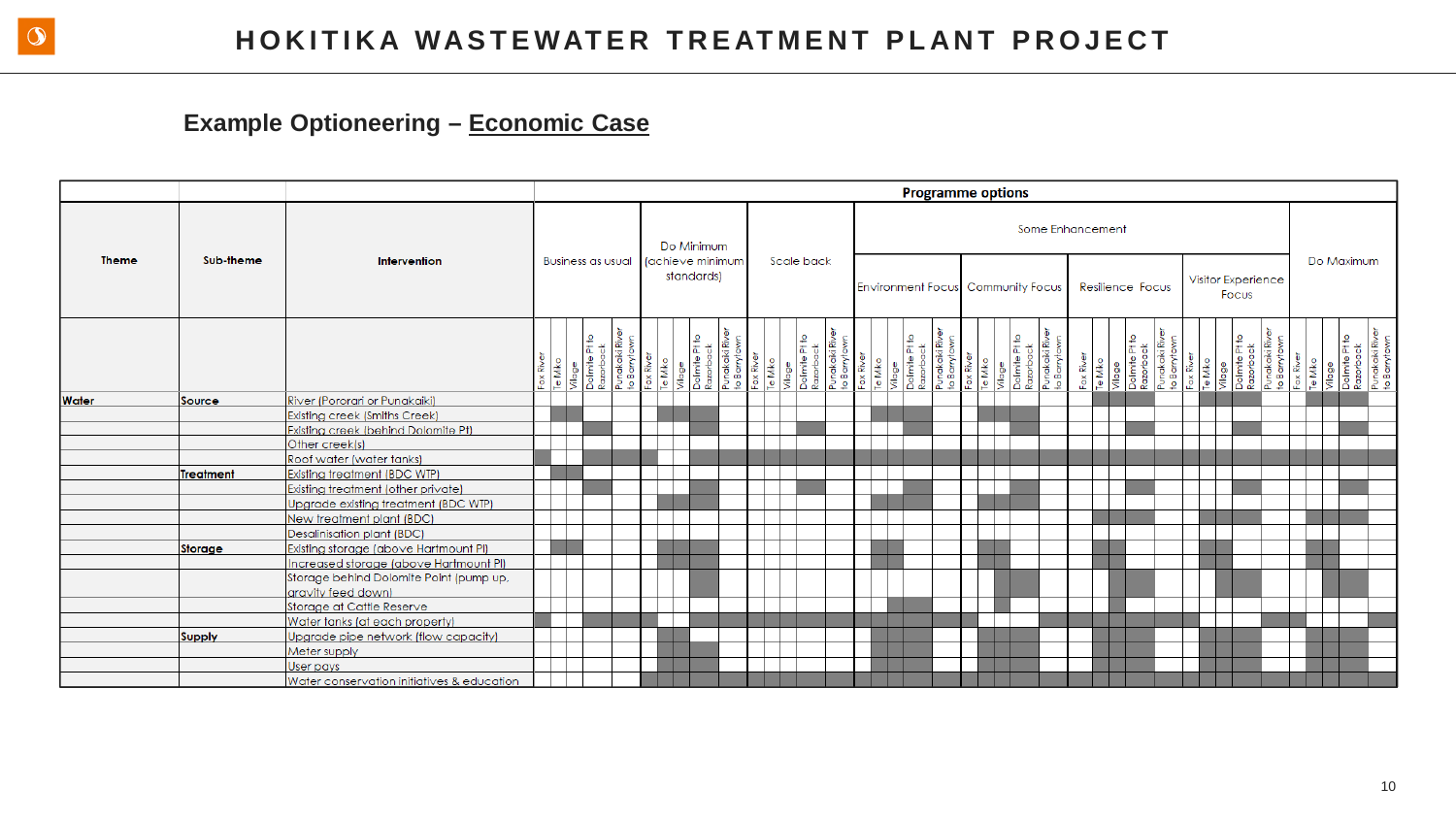# **Project planning**

- *Scope*
- *Timeline*
- *Risk*
- *Communications and engagement*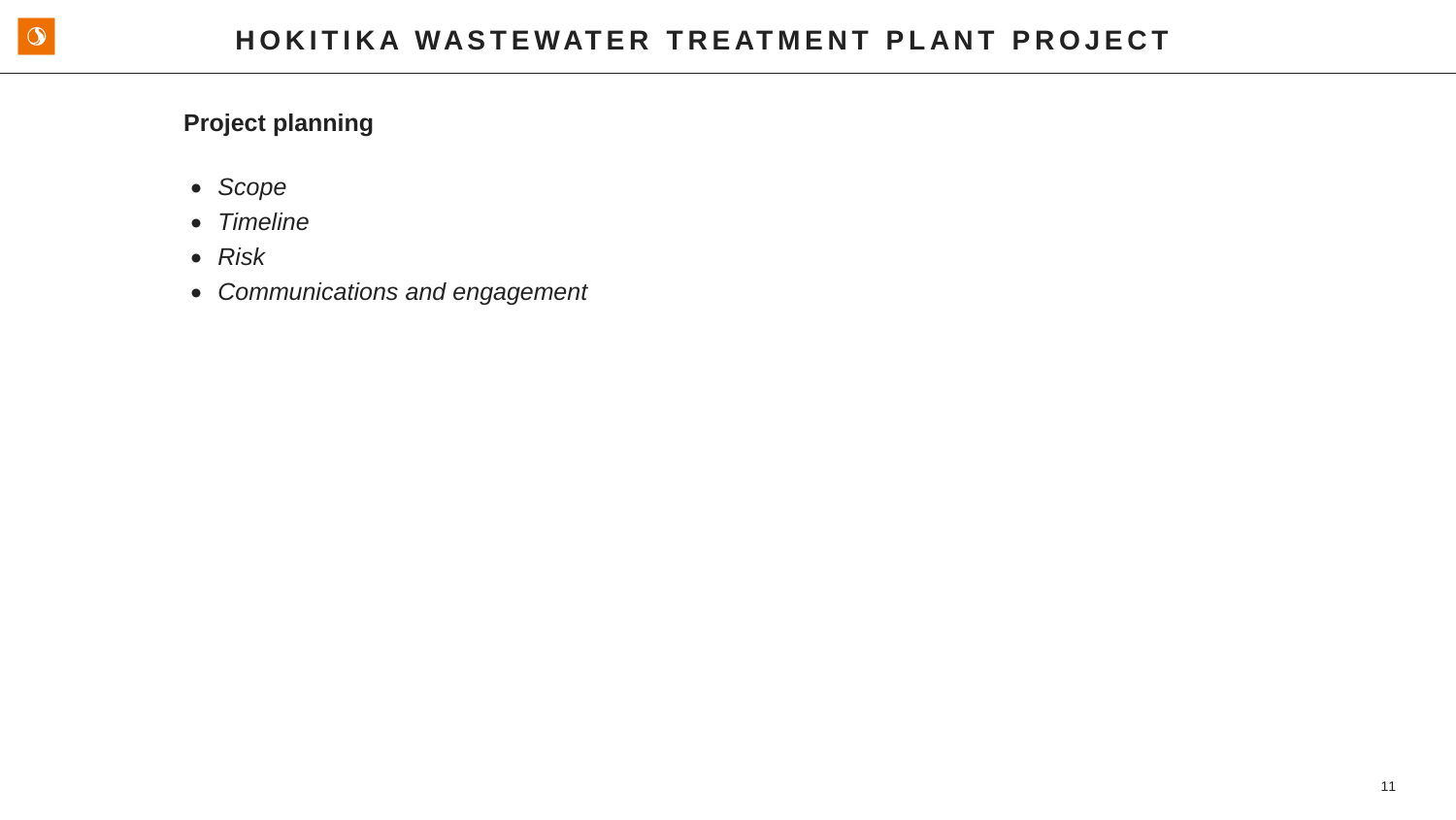**Scope?**

Existing network extents